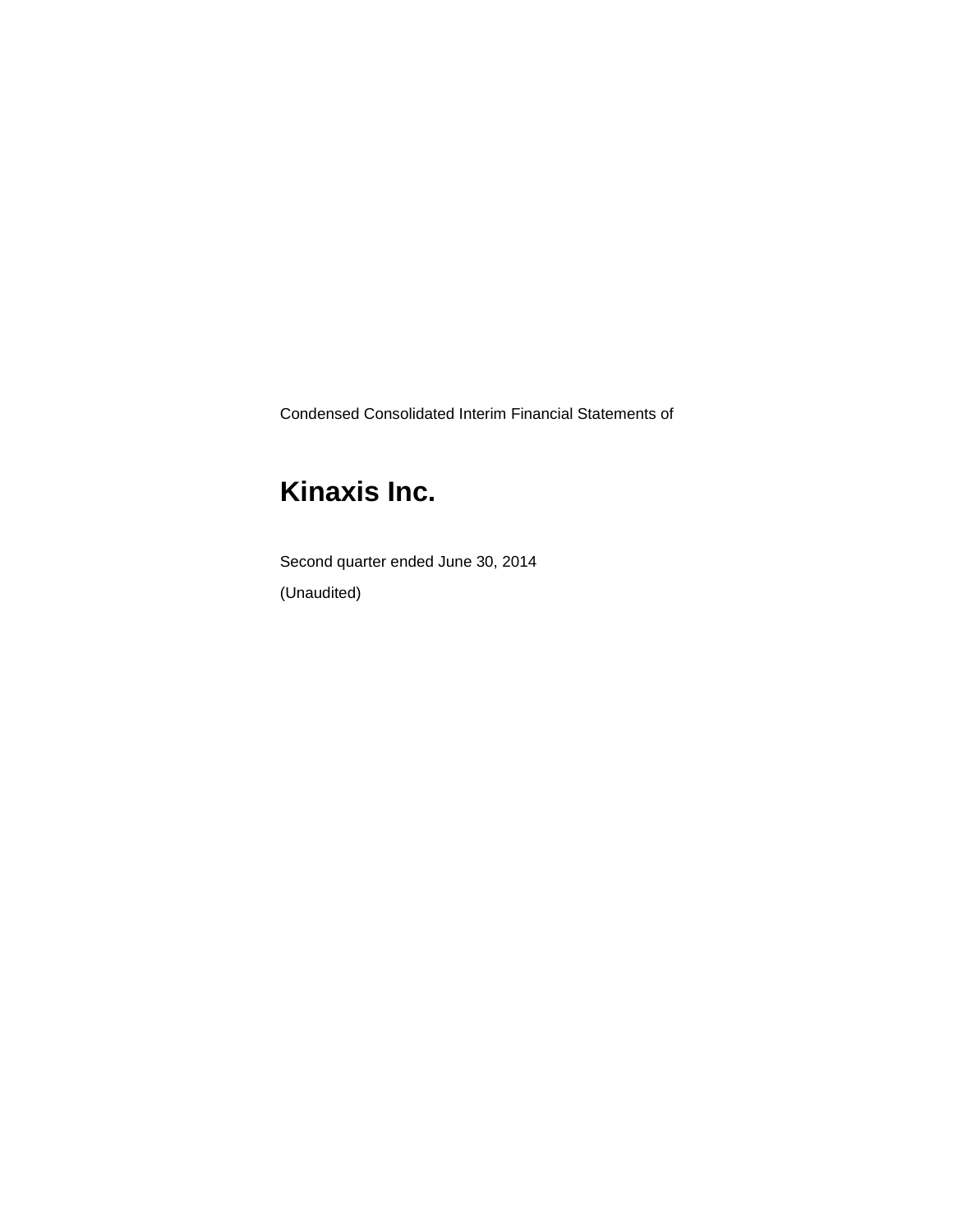Condensed Consolidated Interim Statements of Financial Position

(Expressed in thousands of U.S. dollars) (Unaudited)

|                                                   | <b>June 30,</b> | December 31, |           |
|---------------------------------------------------|-----------------|--------------|-----------|
|                                                   | 2014            |              | 2013      |
| <b>Assets</b>                                     |                 |              |           |
| Current assets:                                   |                 |              |           |
| Cash and cash equivalents                         | \$<br>50,452    | \$           | 13,804    |
| Trade and other receivables (note 4)              | 15,667          |              | 12,449    |
| Investment tax credits receivable                 | 1,895           |              | 1,330     |
| Prepaid expenses                                  | 1,555           |              | 1,207     |
|                                                   | 69,569          |              | 28,790    |
| Non-current assets:                               |                 |              |           |
| Property and equipment (note 5)                   | 4,345           |              | 2,408     |
| Investment tax credits recoverable                | 2,584           |              | 2,108     |
| Deferred tax assets                               | 8,251           |              | 8,166     |
|                                                   | \$<br>84,749    | \$           | 41,472    |
| Liabilities                                       |                 |              |           |
| <b>Current liabilities:</b>                       |                 |              |           |
| Accounts payable and accrued liabilities (note 6) | \$<br>6,415     | \$           | 11,062    |
| Deferred revenue                                  | 36,432          |              | 24,700    |
| Current portion of long-term debt (note 7)        |                 |              | 4,167     |
|                                                   | 42,847          |              | 39,929    |
| Non-current liabilities:                          |                 |              |           |
| Lease inducement                                  | 132             |              | 155       |
| Long-term debt (note 7)                           |                 |              | 20,833    |
| Redeemable preferred shares (note 9)              |                 |              | 54,135    |
|                                                   | 132             |              | 75,123    |
| Shareholders' Equity (Deficiency)                 |                 |              |           |
| Share capital (note 10)                           | 86,516          |              | 9,902     |
| Contributed surplus                               | 4,967           |              | 3,948     |
| Accumulated other comprehensive loss              | (336)           |              | (360)     |
| <b>Deficit</b>                                    | (49, 377)       |              | (87,070)  |
|                                                   | 41,770          |              | (73, 580) |
|                                                   | \$<br>84,749    | \$           | 41,472    |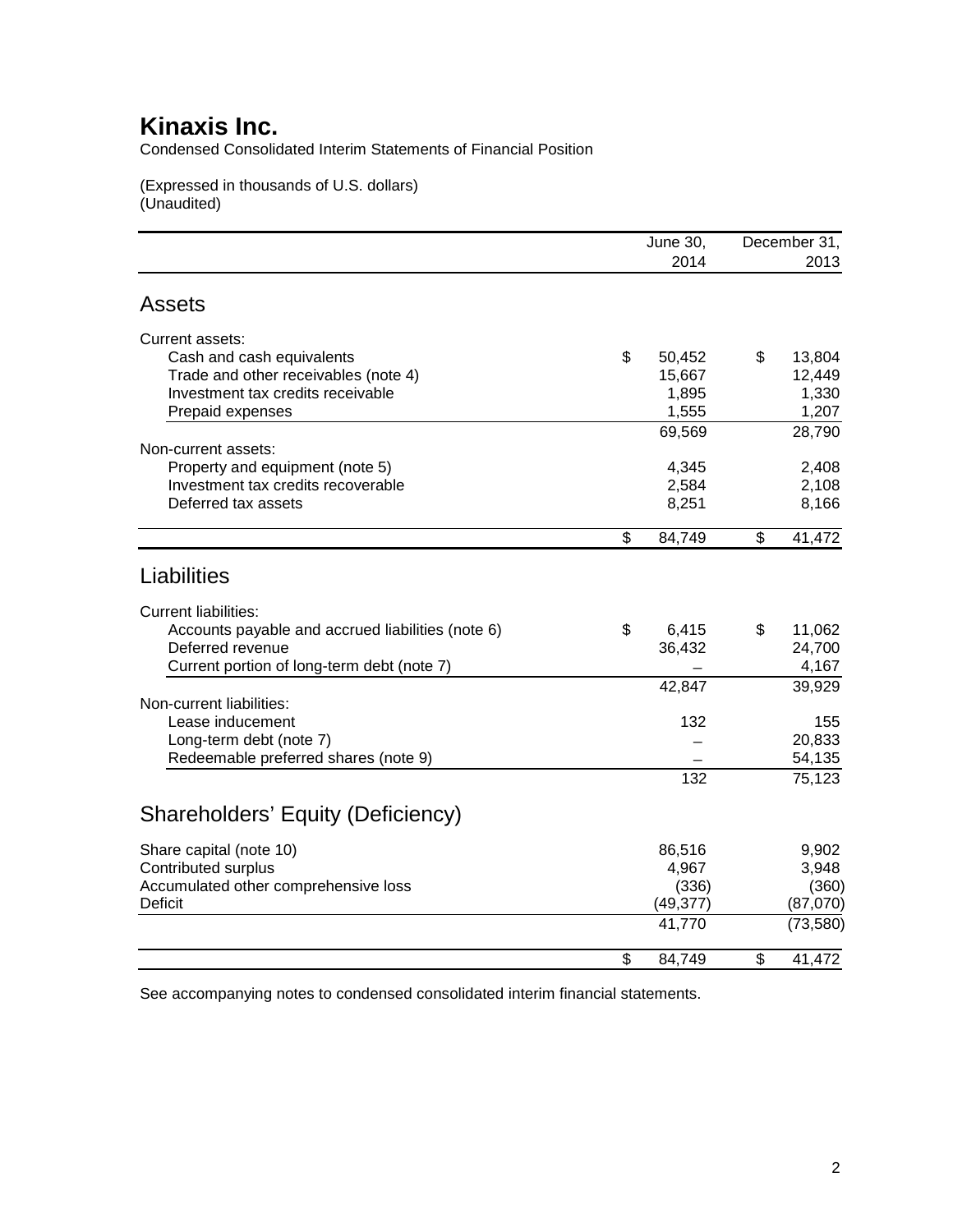Condensed Consolidated Interim Statements of Comprehensive Loss

(Expressed in thousands of U.S. dollars, except share and per share data) (Unaudited)

|                                       | For the three months |    |                | For the six months |    |                |
|---------------------------------------|----------------------|----|----------------|--------------------|----|----------------|
|                                       |                      |    | ended June 30, |                    |    | ended June 30, |
|                                       | 2014                 |    | 2013           | 2014               |    | 2013           |
| Revenue (note 12)                     | \$<br>17,930         | \$ | 15,720         | \$<br>33,553       | \$ | 29,046         |
| Cost of revenue                       | 5,628                |    | 4,568          | 10,457             |    | 8,857          |
| Gross profit                          | 12,302               |    | 11,152         | 23,096             |    | 20,189         |
| Operating expenses:                   |                      |    |                |                    |    |                |
| Selling and marketing                 | 3,954                |    | 4,295          | 7.007              |    | 8,115          |
| Research and development (note 13)    | 3,563                |    | 1,957          | 6,522              |    | 3,992          |
| General and administrative            | 2,417                |    | 1,437          | 4,050              |    | 2,848          |
|                                       | 9,934                |    | 7,689          | 17,579             |    | 14,955         |
|                                       | 2,368                |    | 3,463          | 5,517              |    | 5,234          |
| Other income (expense):               |                      |    |                |                    |    |                |
| Loss due to change in fair value of   |                      |    |                |                    |    |                |
| redeemable preferred shares           | (6, 581)             |    | (5,972)        | (6,760)            |    | (9,536)        |
| Foreign exchange gain (loss)          | 81                   |    | (74)           | 128                |    | (263)          |
| Net finance (expense) income          | (253)                |    | 15             | (510)              |    | 28             |
|                                       | (6, 753)             |    | (6,031)        | (7, 142)           |    | (9,771)        |
| Loss before income taxes              | (4, 385)             |    | (2, 568)       | (1,625)            |    | (4, 537)       |
| Income tax expense:                   |                      |    |                |                    |    |                |
| Current                               | 188                  |    | 180            | 394                |    | 346            |
| Deferred                              | 701                  |    | 784            | 1,298              |    | 1,216          |
|                                       | 889                  |    | 964            | 1,692              |    | 1,562          |
| Loss                                  | (5,274)              |    | (3, 532)       | (3, 317)           |    | (6,099)        |
| Other comprehensive income (loss)     |                      |    |                |                    |    |                |
| Items that are or may be reclassified |                      |    |                |                    |    |                |
| subsequently to profit or loss:       |                      |    |                |                    |    |                |
| Foreign currency translation          |                      |    |                |                    |    |                |
| differences - foreign operations      | 9                    |    | 20             | 24                 |    | (64)           |
| Total comprehensive loss              | \$<br>(5,265)        | \$ | (3, 512)       | \$<br>(3, 293)     | \$ | (6, 163)       |
| Basic and diluted loss per share      | \$<br>(0.34)         | \$ | (0.21)         | \$<br>(0.23)       | \$ | (0.36)         |
|                                       |                      |    |                |                    |    |                |
| Weighted average number of basic      |                      |    |                |                    |    |                |
| and diluted Common Shares (note 11)   | 15,636,918           |    | 16,825,749     | 14,422,822         |    | 16,823,353     |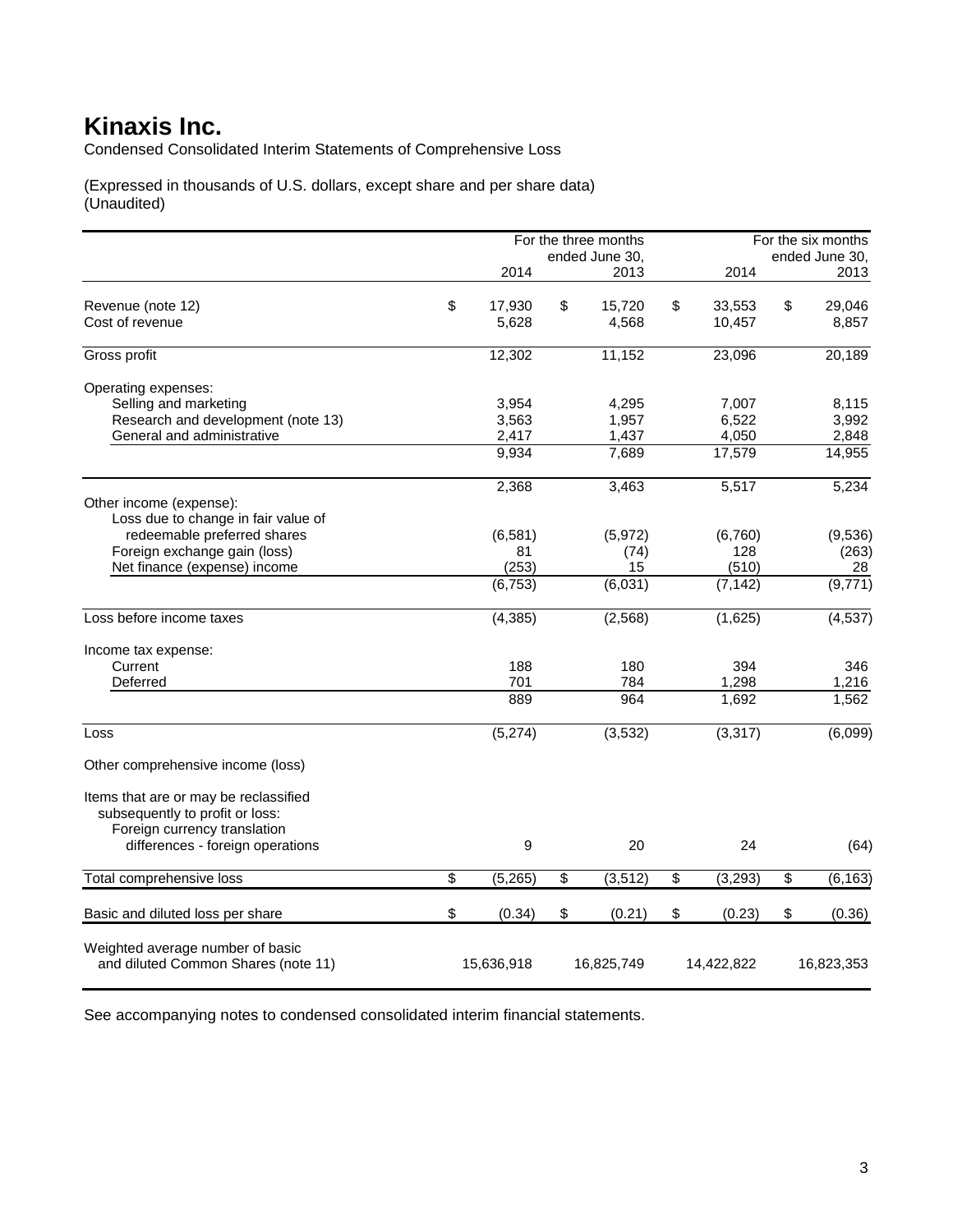Condensed Consolidated Interim Statements of Changes in Shareholders' Equity (Deficiency)

(Expressed in thousands of U.S. dollars) (Unaudited)

|                                                                                                                    |                      |                        | Accumulated                    |                 |                                     |
|--------------------------------------------------------------------------------------------------------------------|----------------------|------------------------|--------------------------------|-----------------|-------------------------------------|
|                                                                                                                    | Share<br>capital     | Contributed<br>surplus | other<br>comprehensive<br>loss | Deficit         | <b>Total equity</b><br>(deficiency) |
| Balance, December 31, 2012<br>\$                                                                                   | 11,176               | \$<br>2,923            | \$<br>(297)                    | \$<br>(29, 508) | \$<br>(15, 706)                     |
| Loss<br>Other comprehensive loss                                                                                   |                      |                        | (64)                           | (6,099)         | (6,099)<br>(64)                     |
| Total comprehensive loss                                                                                           |                      |                        | (64)                           | (6,099)         | (6, 163)                            |
| Share purchase plan subscriptions<br>Share options exercised<br>Share based payments<br>Interest on receivable for | 228<br>32            | 454                    |                                |                 | 228<br>32<br>454                    |
| share sale                                                                                                         | 12                   | 12                     |                                |                 | 24                                  |
| Total shareholder transactions                                                                                     | 272                  | 466                    |                                |                 | 738                                 |
| Balance, June 30, 2013<br>\$                                                                                       | 11,448               | \$<br>3,389            | \$<br>(361)                    | \$<br>(35, 607) | \$<br>(21, 131)                     |
| \$<br>Balance, December 31, 2013                                                                                   | 9,902                | \$<br>3,948            | \$<br>(360)                    | \$<br>(87,070)  | \$<br>(73, 580)                     |
| Loss<br>Other comprehensive income                                                                                 |                      |                        | 24                             | (3, 317)        | (3, 317)<br>24                      |
| Total comprehensive income (loss)                                                                                  |                      |                        | 24                             | (3, 317)        | (3, 293)                            |
| Conversion of Class A preferred<br>shares to Common Shares<br>(note $8$ and $9$ )                                  | 60,895               |                        |                                |                 | 60,895                              |
| Shares issued per offering (note 8)                                                                                | 59,562               |                        |                                |                 | 59,562                              |
| Share issuance costs (note 8)<br>Reduction of share capital (note 8)                                               | (3,837)<br>(41, 010) |                        |                                | 41,010          | (3,837)                             |
| Shares issued for cash                                                                                             | 585                  |                        |                                |                 | 585                                 |
| Share options exercised                                                                                            | 419                  |                        |                                |                 | 419                                 |
| Share based payments                                                                                               |                      | 1,019                  |                                |                 | 1,019                               |
| Total shareholder transactions                                                                                     | 76,614               | 1,019                  |                                | 41,010          | 118,643                             |
| \$<br>Balance, June 30, 2014                                                                                       | 86,516               | \$<br>4,967            | \$<br>(336)                    | \$<br>(49, 377) | \$<br>41,770                        |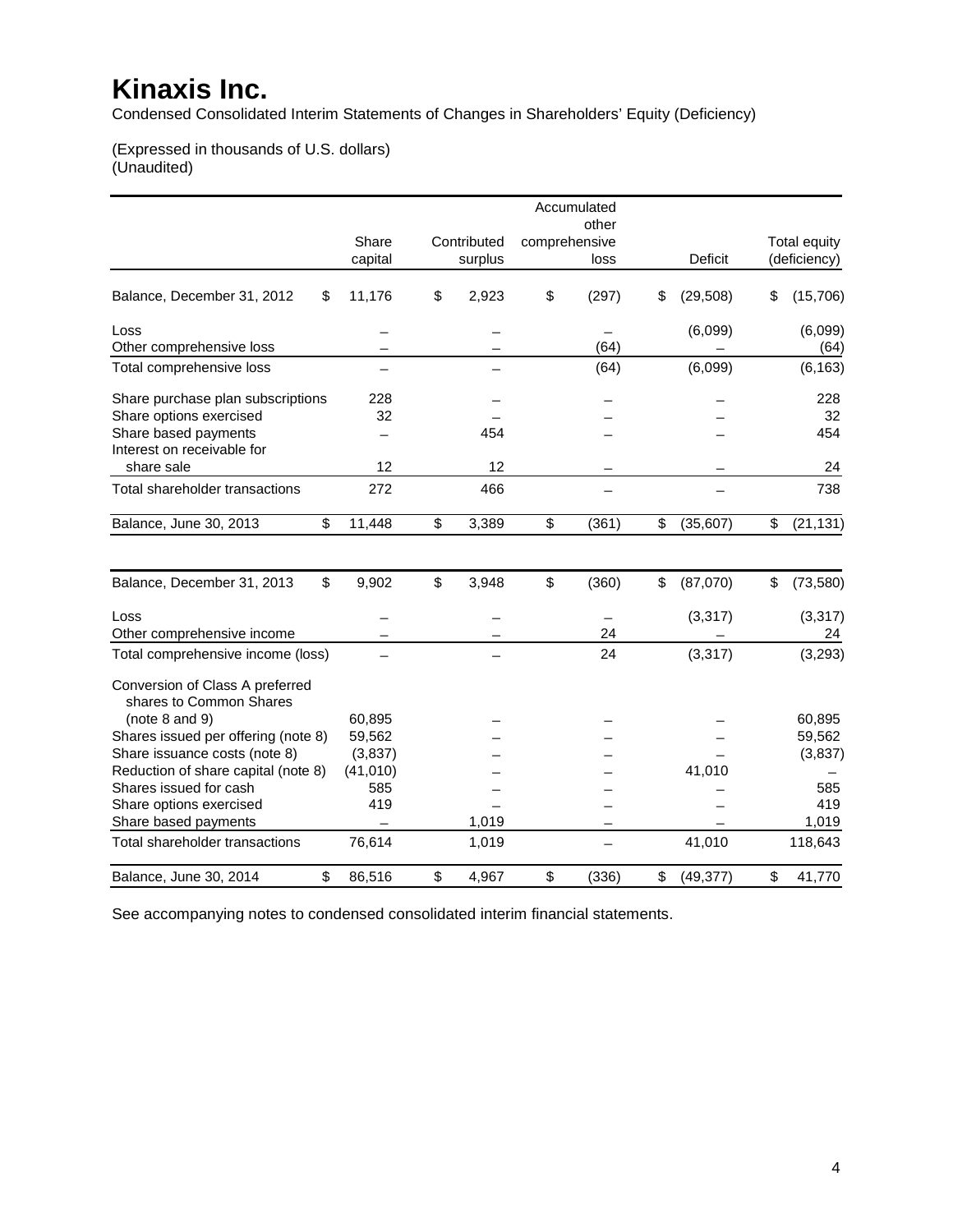Condensed Consolidated Interim Statements of Cash Flows

(Expressed in thousands of U.S. dollars) (Unaudited)

| For the six months ended June 30,                                                      | 2014           | 2013          |
|----------------------------------------------------------------------------------------|----------------|---------------|
| Cash flows from (used in) operating activities:                                        |                |               |
| Loss                                                                                   | \$<br>(3, 317) | \$<br>(6,099) |
| Items not affecting cash:                                                              |                |               |
| Depreciation of property and equipment (note 5)<br>Loss due to change in fair value of | 500            | 407           |
| redeemable preferred shares                                                            | 6,760          | 9,536         |
| Share-based compensation                                                               | 1,019          | 454           |
| Amortization of lease inducement                                                       | (23)           | (23)          |
| Long-term investment tax credits recoverable                                           | (476)          | (442)         |
| Income tax expense                                                                     | 1,692          | 1,562         |
| Change in operating assets and liabilities (note 14)                                   | 6,196          | 1,478         |
| Interest paid                                                                          | (518)          | (2)           |
| Income taxes paid                                                                      | (4, 576)       | (442)         |
|                                                                                        | 7,257          | 6,429         |
| Cash flows from (used in) investing activities:                                        |                |               |
| Purchase of property and equipment (note 5)                                            | (2, 437)       | (441)         |
| Cash flows from (used in) financing activities:                                        |                |               |
| Non-Voting Common Shares issued and share                                              |                |               |
| subscriptions received                                                                 | 991            | 284           |
| <b>Common Shares issued</b>                                                            | 13             |               |
| Common shares issued per offering                                                      | 59,562         |               |
| Share issuance cost net of tax                                                         | (3,837)        |               |
| Issuance of long-term debt                                                             | 5,000          |               |
| Repayment of long-term debt<br>Payment of finance lease obligations                    | (30,000)       |               |
|                                                                                        |                | (23)          |
|                                                                                        | 31,729         | 261           |
| Increase in cash and cash equivalents                                                  | 36,549         | 6,249         |
| Cash and cash equivalents, beginning of period                                         | 13,804         | 48,801        |
| Effects of exchange rates on cash and cash equivalents                                 | 99             | (397)         |
| Cash and cash equivalents, end of period                                               | \$<br>50,452   | \$<br>54,653  |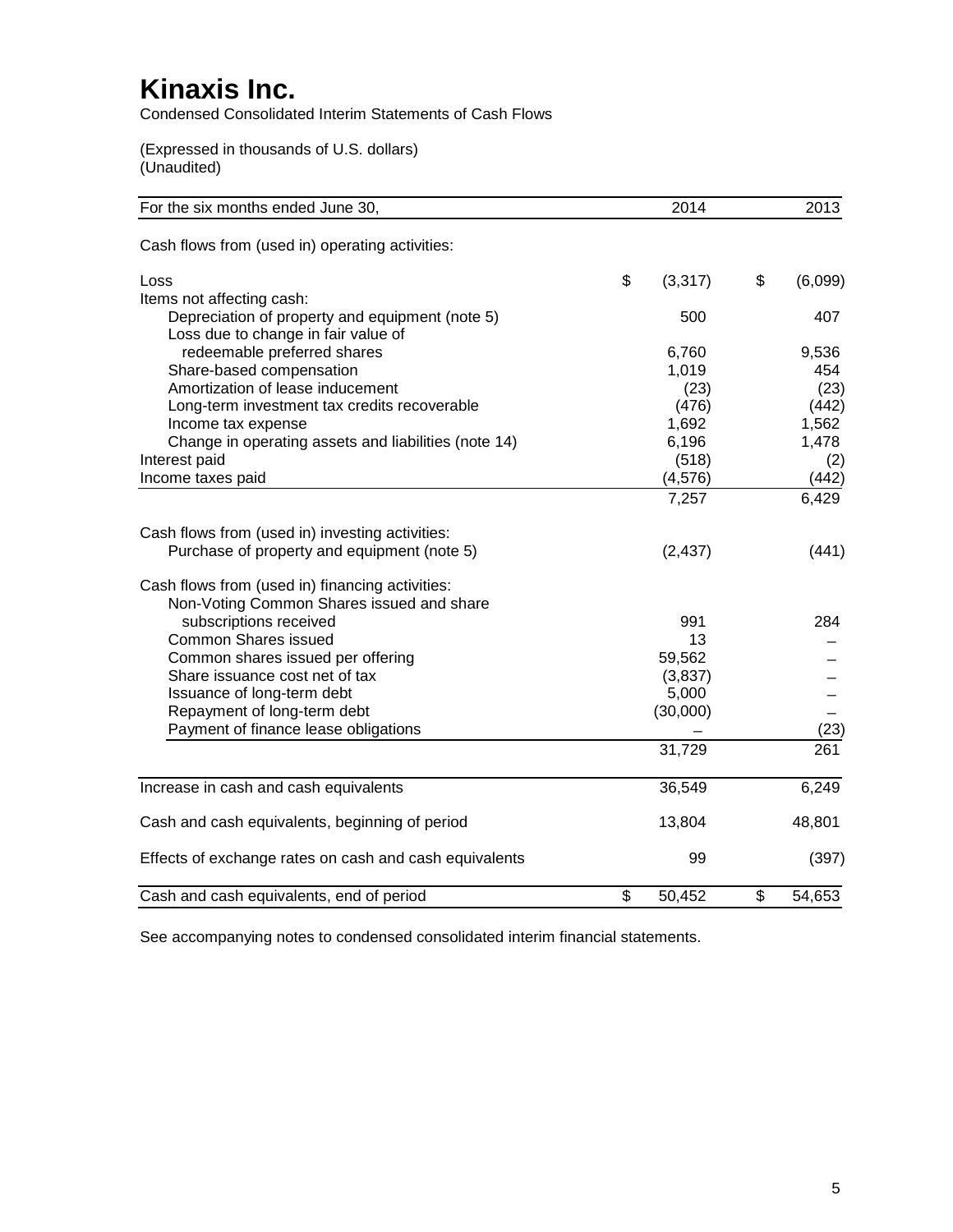Notes to Condensed Consolidated Interim Financial Statements

For the three and six months ended June 30, 2014 (Expressed in thousands of U.S. dollars, except share and per share amounts) (Unaudited)

### **1. Corporate information:**

Kinaxis Inc. (the "Company") is incorporated under the Canada Business Corporations Act and domiciled in Ontario, Canada. The address of the Company's registered office is 700 Silver Seven Road, Ottawa, Ontario. The consolidated financial statements of the Company as at June 30, 2014 and for the three and six months ended June 30, 2014 and 2013 comprise the Company and its subsidiaries.

Kinaxis is a leading provider of cloud-based subscription software that enables its customers to improve and accelerate analysis and decision-making across their supply chain operations. Kinaxis is a global enterprise with offices in Chicago, United States, Tokyo, Japan, Hong Kong, China, Eindhoven, The Netherlands, and Ottawa, Canada.

On June 10, 2014, the Company completed an initial public offering and its shares began trading on the Toronto stock exchange under the symbol "KXS".

### **2. Basis of preparation:**

(a) Statement of compliance:

The unaudited condensed consolidated interim financial statements have been prepared in accordance with International Accounting Standard 34 *Interim Financial Reporting* as issued by the International Accounting Standards Board ("IASB"). They do not include all the information required for a complete set of financial statements prepared in accordance with International Financial Reporting Standards ("IFRS") and should be read in conjunction with the annual consolidated financial statements of the Company as at and for the year ended December 31, 2013. However, selected explanatory notes are included to explain events and transactions that are significant to an understanding of the changes in the Company's financial position and performance since the last annual consolidated financial statements as at and for the year ended December 31, 2013.

The unaudited condensed consolidated interim financial statements were authorized for issue by the Board of Directors on August 7, 2014.

(b) Use of estimates and judgments:

In preparing these unaudited condensed consolidated interim financial statements, Management makes judgements, estimates and assumptions that affect the application of accounting policies and the reported amounts of assets and liabilities, income and expense. Actual results may differ from these estimates.

The significant judgements made by Management in applying the Company's accounting policies and the key sources of estimation uncertainty were the same as those that applied to the consolidated financial statements as at and for the year ended December 31, 2013.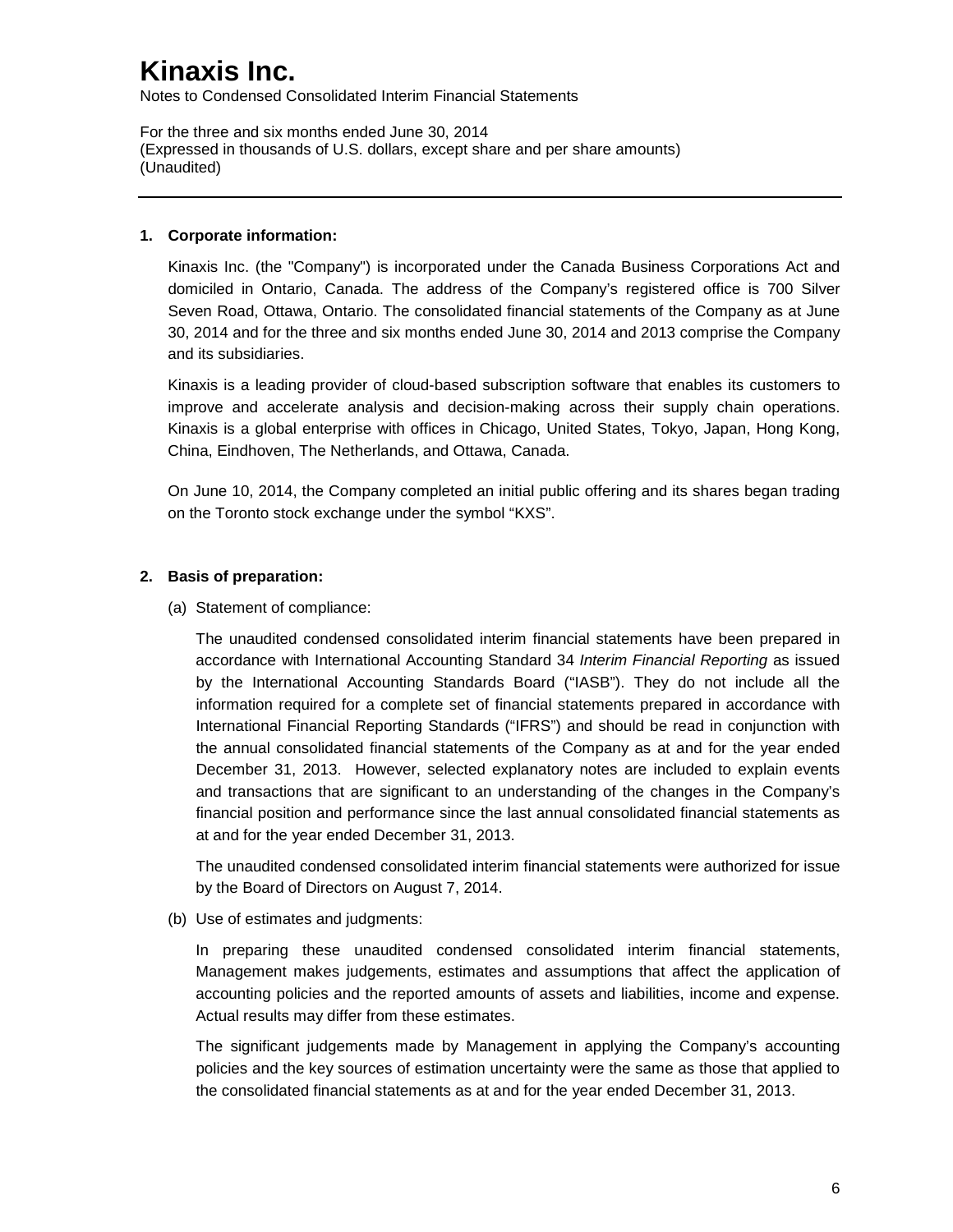Notes to Condensed Consolidated Interim Financial Statements

For the three and six months ended June 30, 2014 (Expressed in thousands of U.S. dollars, except share and per share amounts) (Unaudited)

### **3. Significant accounting policies:**

Except as described below, the accounting policies applied in these unaudited condensed consolidated interim financial statements are the same as those applied in the Company's consolidated financial statements as at and for the year ended December 31, 2013. The following changes in accounting policies are also expected to be reflected in the Company's consolidated financial statements as at and for the year ending December 31, 2014.

Standards and interpretations in issue:

International Accounting Standard 32: Financial Instruments: Presentation ("IAS 32")

In December 2011, the International Accounting Standards Board amended International Accounting Standard 32 to clarify the meaning of when an entity has a current legally enforceable right of set-off. The amendments are effective for annual periods beginning on or after January 1, 2014 and are required to be applied retrospectively. The adoption of IAS 32 did not have a material impact on the consolidated financial statements.

### IFRIC 21: Levies

In May 2013, the International Accounting Standards Board issued IFRIC 21 which provides guidance on accounting for levies in accordance with the requirements of International Accounting Standard 37: Provisions, Contingent Liabilities and Contingent Assets. The interpretation defines a levy as an outflow from an entity imposed by a government in accordance with legislation. It also notes that levies do not arise from executor contracts of other contractual arrangements. The interpretation also confirms that an entity recognizes a liability for a levy only when the triggering event specified in the legislation occurs. This IFRIC is effective for annual reporting periods beginning on or after January 1, 2014 and is required to be applied retrospectively. The adoption of IFRIC 21 did not have a material impact on the consolidated financial statements**.**

Standards and interpretations yet to be adopted:

In May 2014, the International Accounting Standards Board issued IFRS 15, Revenue from Contracts with Customers, which provides a single, principles-based five-step model for revenue recognition to be applied to all customer contracts, and requires enhanced disclosures. This standard is effective January 1, 2017 and allows early adoption. The Company does not intend to adopt this standard early and is currently evaluating the impact of adopting this standard on the consolidated financial statements.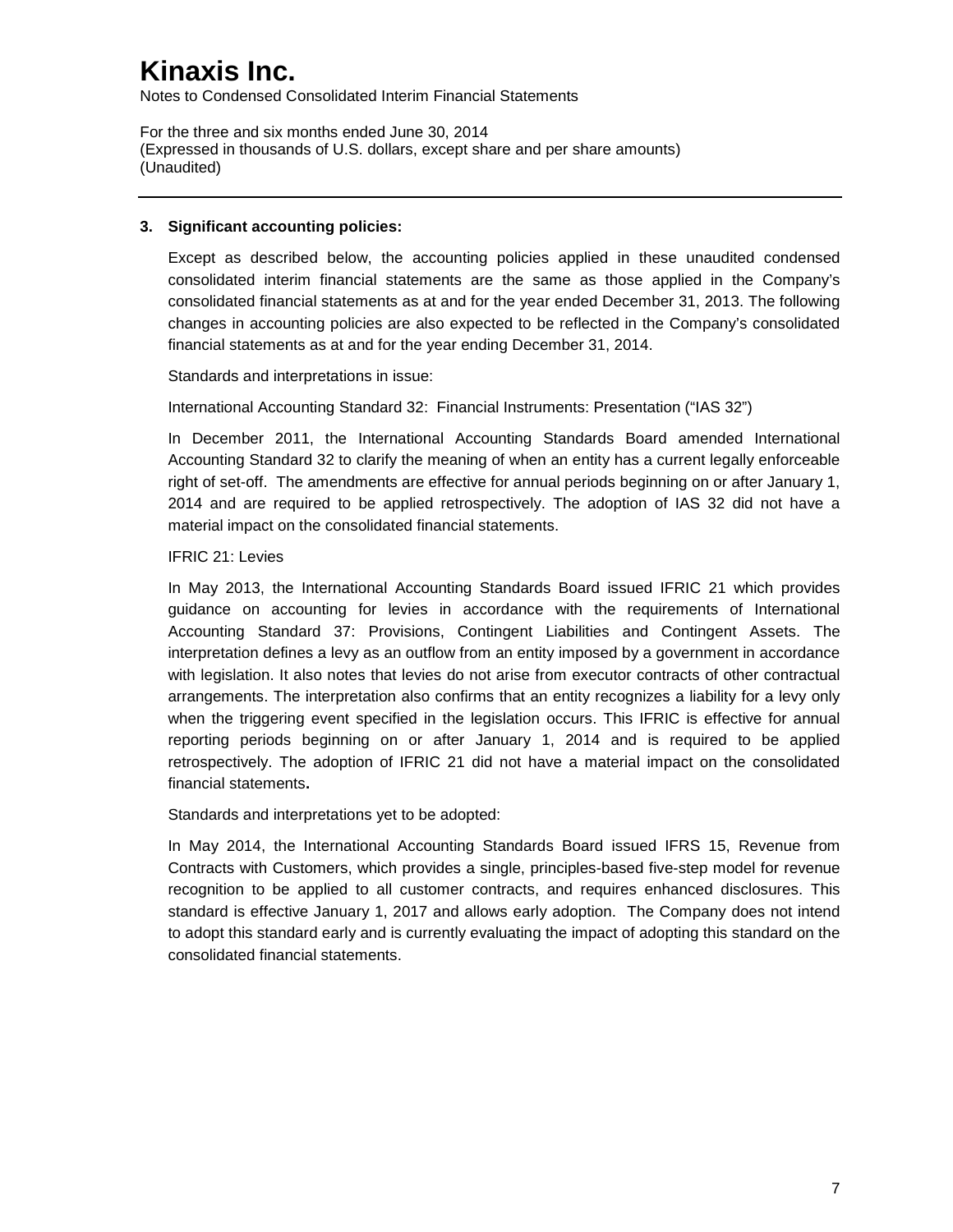Notes to Condensed Consolidated Interim Financial Statements

For the three and six months ended June 30, 2014 (Expressed in thousands of U.S. dollars, except share and per share amounts) (Unaudited)

### **4. Accounts receivable:**

|                                    |    | June 30,<br>2014 | December 31,<br>2013 |
|------------------------------------|----|------------------|----------------------|
| Trade accounts receivable<br>Other | \$ | 15,465<br>202    | 12,125<br>324        |
|                                    | ß. | 15,667           | 12,449               |

There have been no balances written off for the three and six months ended June 30, 2014 or June 30, 2013 or any allowance for doubtful accounts recorded as at June 30, 2014 or December 31, 2013.

### **5. Property and equipment:**

|                       |             |           | Office        |              | Total        |
|-----------------------|-------------|-----------|---------------|--------------|--------------|
|                       | Computer    | Computer  | furniture and | Leasehold    | property and |
| Cost                  | equipment   | software  | equipment     | improvements | equipment    |
|                       |             |           |               |              |              |
| Balance, December 31, |             |           |               |              |              |
| 2013                  | \$<br>3,881 | \$<br>677 | \$<br>882     | \$<br>2,174  | \$<br>7,614  |
| Additions             | 2,173       | 264       |               |              | 2,437        |
| Balance, June 30,     |             |           |               |              |              |
| 2014                  | \$<br>6,054 | \$<br>941 | \$<br>882     | \$<br>2,174  | \$<br>10,051 |
|                       |             |           |               |              |              |
|                       |             |           | Office        |              | Total        |
| Accumulated           | Computer    | Computer  | furniture and | Leasehold    | property and |
| depreciation          | equipment   | software  | equipment     | improvements | equipment    |
|                       |             |           |               |              |              |
| Balance, December 31, |             |           |               |              |              |
| 2013                  | \$<br>2,001 | \$<br>263 | \$<br>795     | \$<br>2,147  | \$<br>5,206  |
|                       |             |           |               |              |              |
| Depreciation          | 379         | 79        | 28            | 14           | 500          |
| Balance, June 30,     |             |           |               |              |              |
| 2014                  | \$<br>2,380 | \$<br>342 | \$<br>823     | \$<br>2,161  | \$<br>5,706  |
|                       |             |           |               |              |              |
|                       |             |           | Office        |              | Total        |
| Carrying              | Computer    | Computer  | furniture and | Leasehold    | property and |
| value                 | equipment   | software  | equipment     | improvements | equipment    |
|                       |             |           |               |              |              |
| December 31, 2013     | \$<br>1,880 | \$<br>414 | \$<br>87      | \$<br>27     | \$<br>2,408  |
| June 30, 2014         | 3,674       | 599       | 59            | 13           | 4,345        |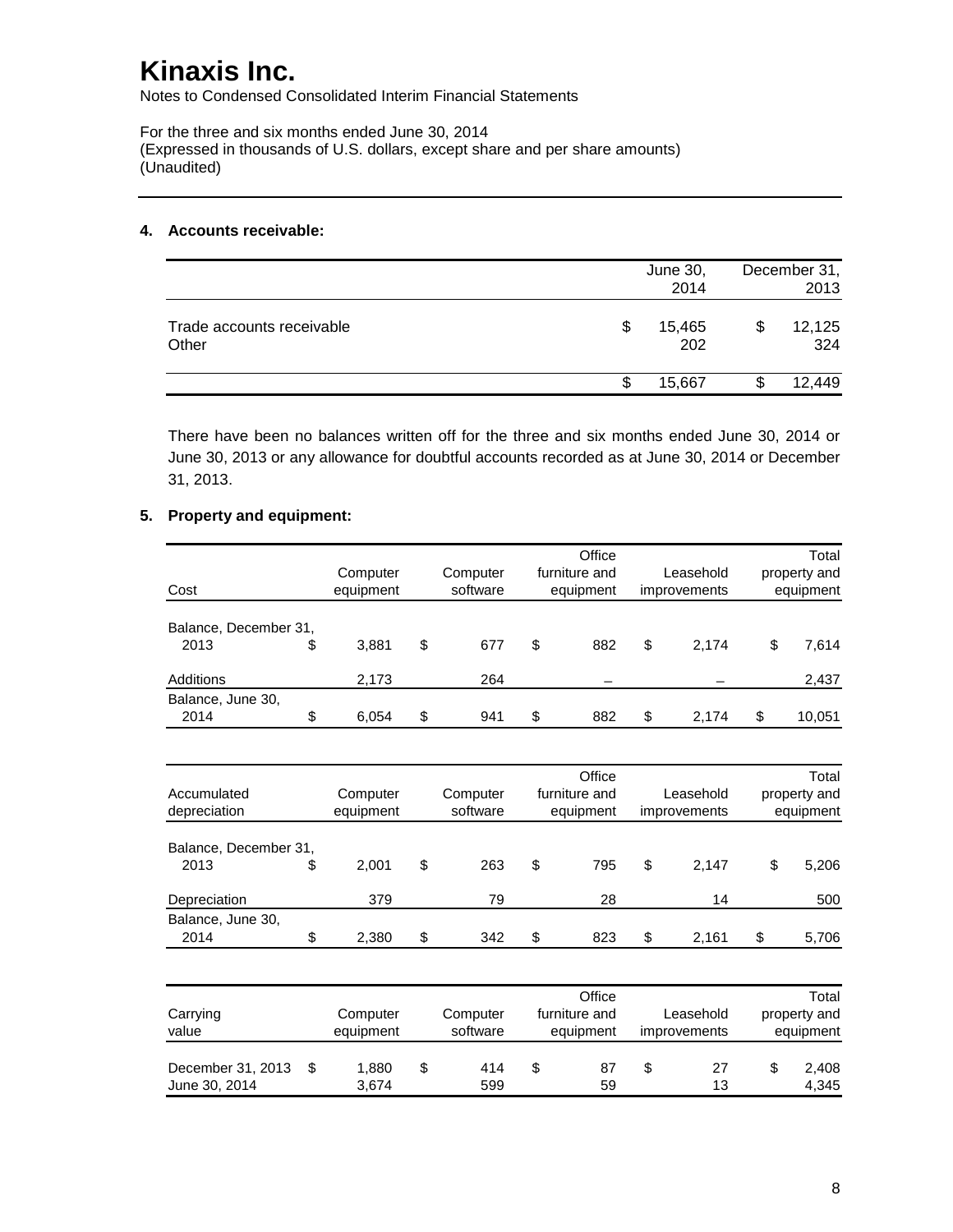Notes to Condensed Consolidated Interim Financial Statements

For the three and six months ended June 30, 2014 (Expressed in thousands of U.S. dollars, except share and per share amounts) (Unaudited)

### **5. Property and equipment (continued):**

The following table presents the depreciation expense by function for the three and six months ended June 30:

|                                                                                                    |                 | For the three months<br>ended June 30, | For the six months<br>ended June 30, |   |                   |
|----------------------------------------------------------------------------------------------------|-----------------|----------------------------------------|--------------------------------------|---|-------------------|
|                                                                                                    | 2014            | 2013                                   | 2014                                 |   | 2013              |
| Cost of revenue<br>Selling and marketing<br>Research and development<br>General and administrative | 118<br>67<br>74 | \$<br>78<br>3<br>53<br>73              | \$<br>229<br>127<br>140              | S | 145<br>104<br>151 |
|                                                                                                    | 260             | 20.                                    | 500                                  |   | 407               |

### **6. Accounts payable and accrued liabilities:**

|                                                      |   | June 30,<br>2014 | December 31,<br>2013 |
|------------------------------------------------------|---|------------------|----------------------|
| Trade accounts payable<br><b>Accrued liabilities</b> | S | 999<br>5,416     | \$<br>754<br>10,308  |
|                                                      | S | 6.415            | 11,062               |

### **7. Long-term debt:**

|                                                                        |     | June 30,<br>2014 | December 31,<br>2013 |
|------------------------------------------------------------------------|-----|------------------|----------------------|
| Non-revolving term facility<br>Less: Current portion of long-term debt | \$. |                  | 25,000<br>4,167      |
|                                                                        |     |                  | 20,833               |

On June 18, 2014, the balance of the Company's non-revolving term facility was repaid using proceeds from the Company's initial public offering. Upon full repayment the non-revolving term facility was terminated.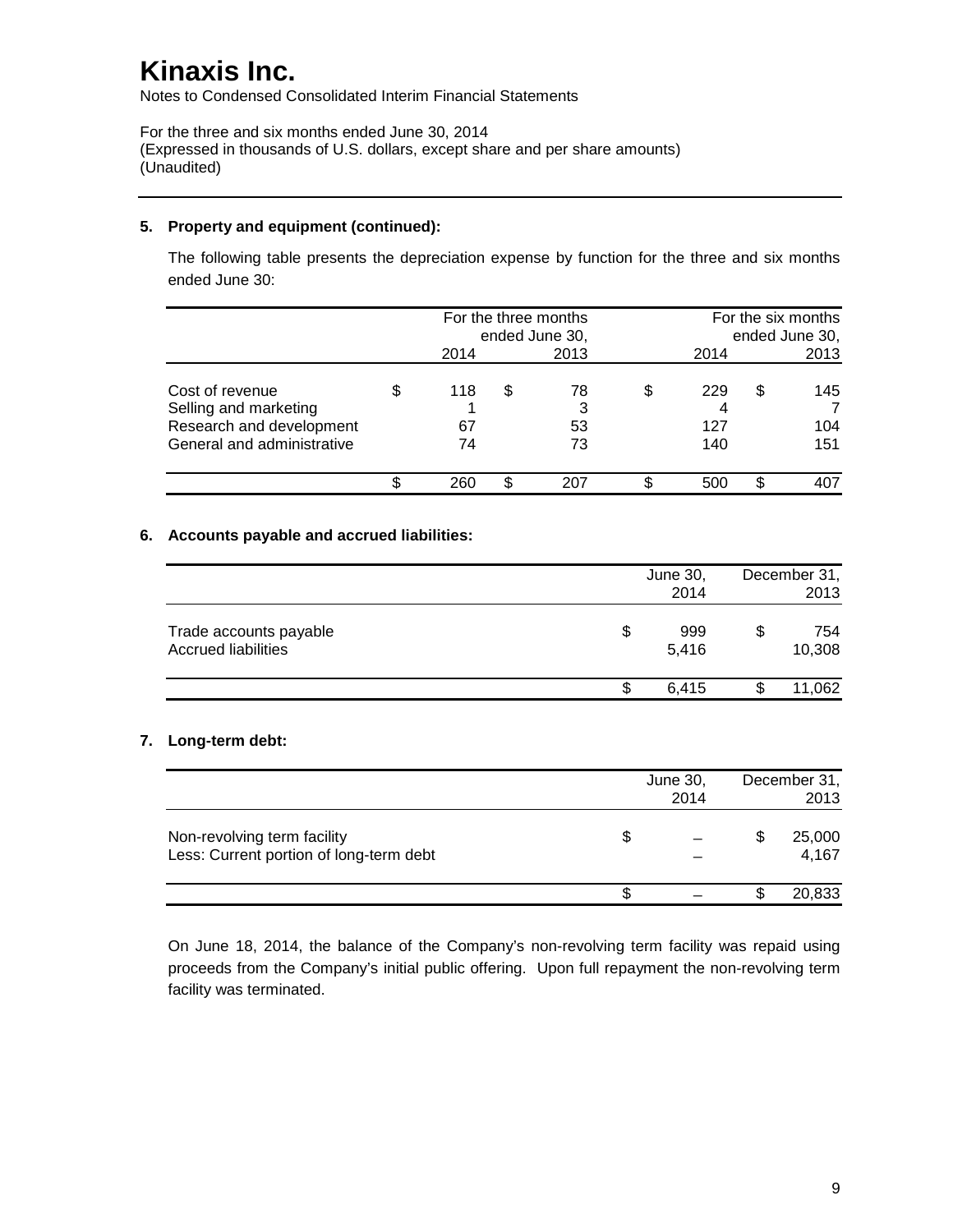Notes to Condensed Consolidated Interim Financial Statements

For the three and six months ended June 30, 2014 (Expressed in thousands of U.S. dollars, except share and per share amounts) (Unaudited)

### **8. Capital reorganization:**

Prior to the Company's initial public offering, the Company's authorized capital consisted of an unlimited number of Common Shares, an unlimited number if Non-Voting Common Shares and an unlimited number of Class A Preferred Shares. At the annual general and special meeting of the shareholders held on May 22, 2014 the shareholders approved a capital reorganization consisting of an amalgamation of one of our shareholders, 1170233 Alberta ULC ("Alberta ULC"), and the Company with the resulting amalgamated entity having the following authorized capital:

- an unlimited number of Class B Preferred Shares;
- an unlimited number of Class A-1 Voting Common Shares;
- an unlimited number of Class A-2 Non-Voting Common Shares;
- an unlimited number of Class B Voting Common Shares;
- an unlimited number of Class C Preferred Shares; and
- an unlimited number of Common Shares.

Following the filing of the final prospectus for the Company's initial public offering on June 3, 2014 the Company and Alberta ULC amalgamated. As a result of the amalgamation:

- the holders of Common Shares and Non-Voting Common Shares received an equivalent number of Class A-1 Voting Common Shares and Class A-2 Non-Voting Common Shares respectively;
- the Common Shares, Non-Voting Common Shares and Class A Preferred Shares held by Alberta ULC were cancelled;
- the shareholders of Alberta ULC received an aggregate of 1,253,892.5 Class B Preferred Shares, 5,114,607.98 Class A-1 Voting Common Shares and 800,000 Class A-2 Non-Voting Common Shares in exchange for their shares in Alberta ULC;
- the remaining 3,858,025 Class A Preferred Shares were exchanged for Class B Preferred Shares on a one-for-one basis;
- as elected by certain holders, 1,078,525.47 Class A-1 Voting Common Shares and 1,128,633.44 Class A-2 Non-Voting Common Shares were converted into an aggregate of 2,207,132 Class B Voting Common Shares for purposes of receiving a stock dividend, which was satisfied by issuing an aggregate of 2,207,132 Class C Preferred Shares.

Upon completion of the initial public offering on June 10, 2014:

- all of the issued and outstanding Class B Preferred Shares, Class A-1 Voting Common Shares, and Class A-2 Non-Voting Common Shares were converted into Common Shares on a one-for-one basis with any fractional Common Shares that would otherwise have been issued upon such conversion being cancelled;
- all of the issued and outstanding Class B Voting Common Shares and Class C Preferred Shares were converted into Common Shares on the basis of one Class B Voting Common Share together with one Class C Preferred Shares into one Common Share;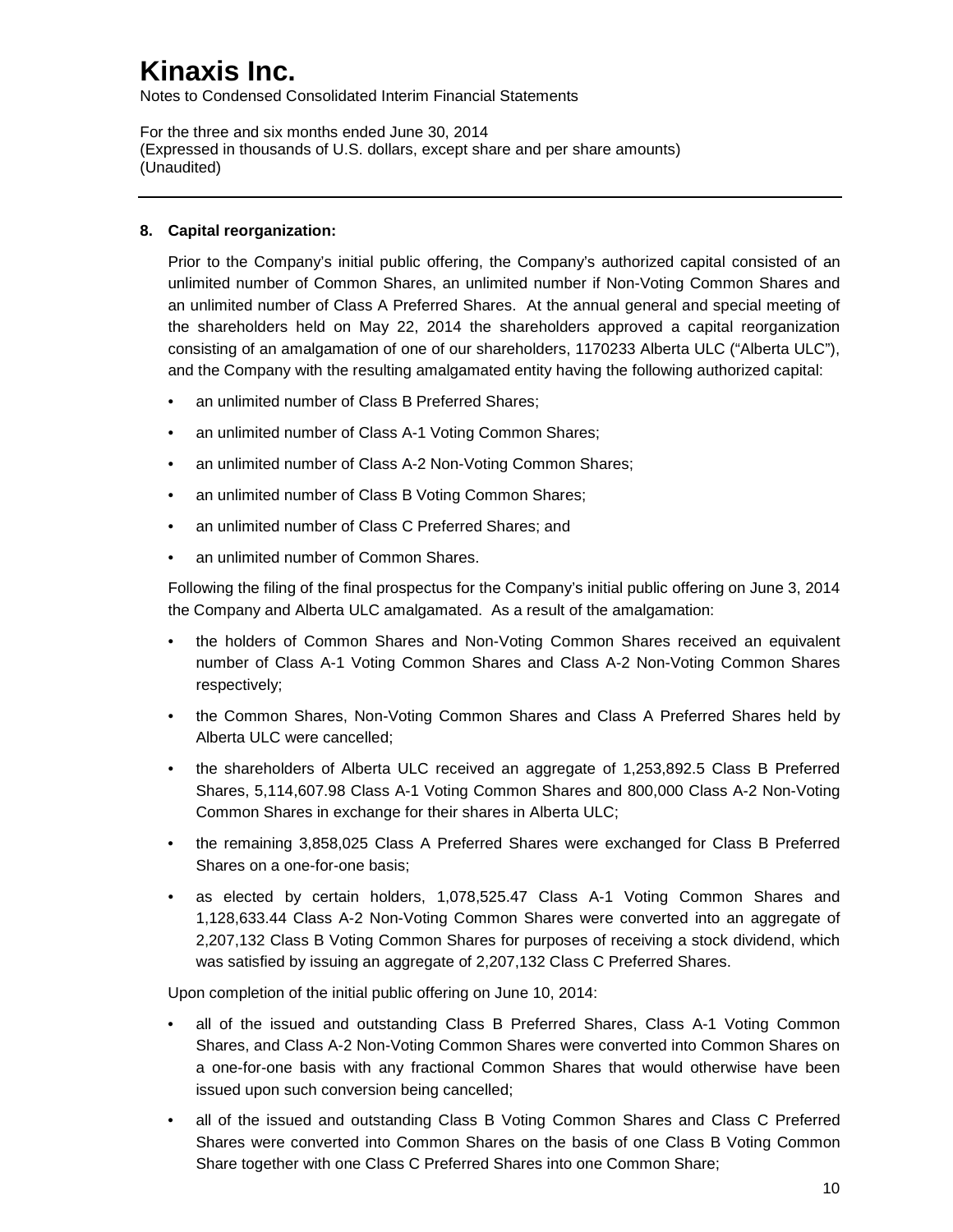Notes to Condensed Consolidated Interim Financial Statements

For the three and six months ended June 30, 2014 (Expressed in thousands of U.S. dollars, except share and per share amounts) (Unaudited)

### **8. Capital reorganization (continued):**

- the Class B Preferred Shares, the Class A-1 Voting Common Shares, the Class A-2 Non-Voting Common Shares, the Class B Voting Common Shares and the Class C Preferred Shares were deleted from the authorized capital, such that the capital structure now consists of a single class of Common Shares;
- the accumulated deficit generated by the non-cash fair value adjustments amounting to \$41,010 related to the converted preferred shares was reclassified from deficit to share capital;
- 5,000,000 Common Shares were issued from treasury for CAD\$13.00 (USD\$11.91) per share; and
- Share issuance costs totaling \$5,220 net of future tax recoveries of \$1,383 was recorded to share capital.

### **9. Redeemable preferred shares:**

The Class A Preferred Shares mandatorily converted to Common Shares in the event of a qualifying initial public offering.

As at June 3, 2014, upon filing of the final prospectus for the Company's initial public offering, the Company had 5,111,917 (December 31, 2013 – 5,111,917) Class A Preferred Shares issued and outstanding. Concurrent with the filing of the prospectus a capital reorganization occurred pursuant to which the Class A Preferred Shares were converted into Class B Preferred Shares on a one-to-one basis. Immediately prior to the completion of the initial public offering on June 10, 2014, the Class B Preferred Shares were converted into Common Shares on a one-to-one basis.

### Measurement of fair value

The valuation techniques used to measure the fair value of the redeemable preferred shares are unchanged from December 31, 2013. The redeemable preferred shares were converted to Common Shares immediately prior to completion of the Company's initial public offering. The fair value of the redeemable preferred shares was measured at the offering price of the shares at the time of conversion.

The following table reconciles the opening balances to the closing balances for Level 3 fair values.

|                                                                | Fair value of<br>redeemable<br>preferred shares |
|----------------------------------------------------------------|-------------------------------------------------|
| Balance at December 31, 2013                                   | 54,135<br>S                                     |
| Increase in fair value<br>Conversion to Common Shares (note 8) | 6,760<br>(60, 895)                              |
| Balance, June 30, 2014                                         |                                                 |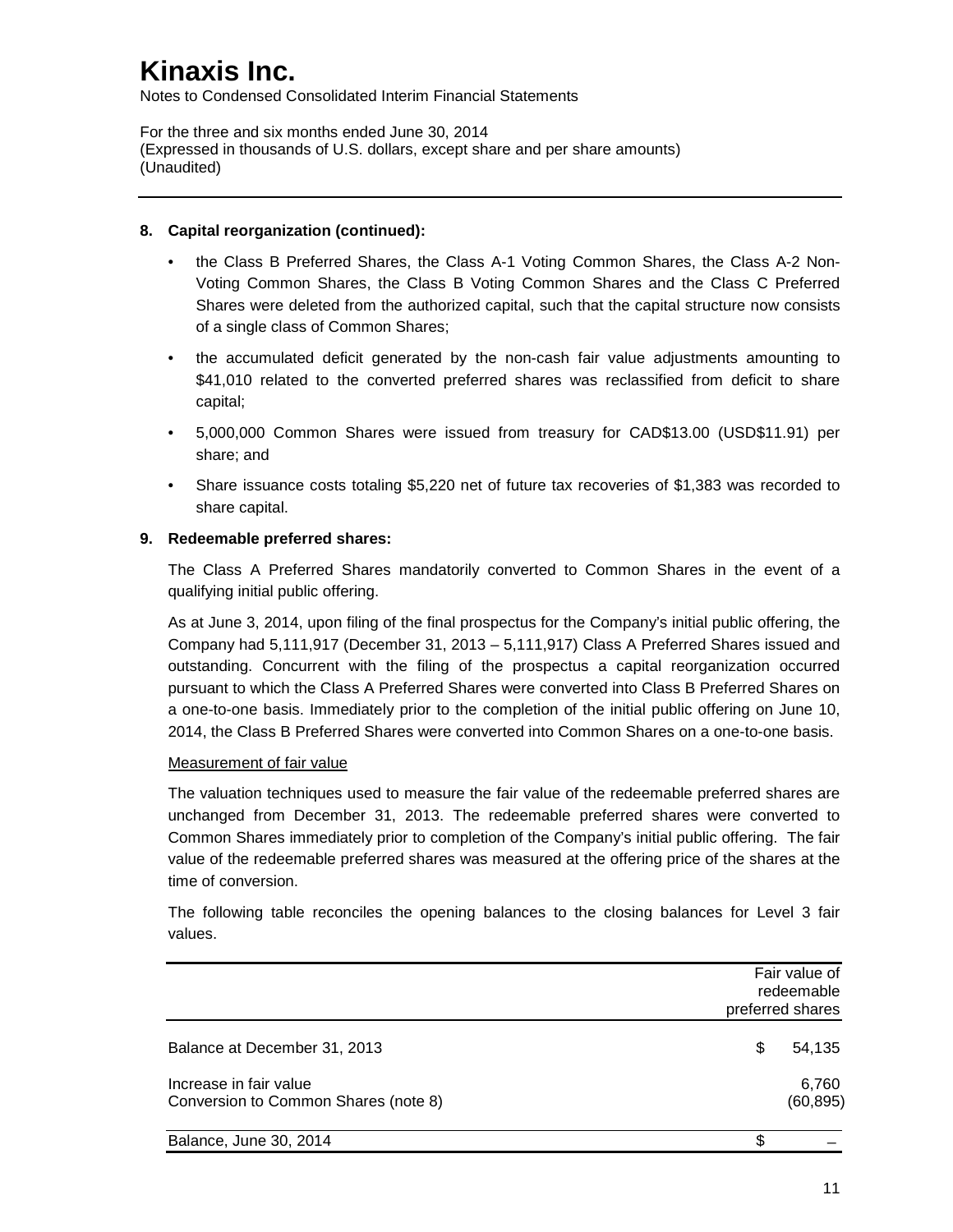Notes to Condensed Consolidated Interim Financial Statements

For the three and six months ended June 30, 2014 (Expressed in thousands of U.S. dollars, except share and per share amounts) (Unaudited)

### **10. Share capital:**

#### *Authorized*

The Company is authorized to issue an unlimited number of Common Shares.

*Issued:*

|                                                                              |               |                     |               | Non-voting    |
|------------------------------------------------------------------------------|---------------|---------------------|---------------|---------------|
|                                                                              |               | Common shares       |               | common shares |
|                                                                              | <b>Shares</b> | Amount              | <b>Shares</b> | Amount        |
| Shares outstanding at<br>December 31, 2012                                   | 11,546,932    | \$<br>6,403         | 5,188,703     | \$<br>4,773   |
| Share purchase plan<br>subscriptions received<br>Shares issued from employee |               |                     |               | 228           |
| share purchase plan                                                          |               |                     | 62,539        |               |
| Shares issued from exercised<br>options<br>Receivable from sale of stock     | 20,700        | 21                  | 7,188         | 11<br>12      |
| Shares outstanding at<br>June 30, 2013                                       | 11,567,632    | \$<br>6,424         | 5,258,430     | \$<br>5,024   |
|                                                                              |               |                     |               |               |
| Shares outstanding at<br>December 31, 2013                                   | 7,674,049     | \$<br>4,252         | 5,332,504     | \$<br>5,650   |
| Shares issued for cash                                                       |               |                     | 60,000        | 585           |
| Shares issued from<br>exercised options<br>Conversion of non-voting common   | 13,128        | 13                  | 396,471       | 406           |
| to Common Shares (note 8)<br>Fractional shares cancelled                     | 5,788,975     | 6,641               | (5,788,975)   | (6, 641)      |
| upon conversion (note 8)                                                     | (67)          |                     |               |               |
| Conversion of preferred shares<br>to Common Shares (note 8 and 9)            | 5,111,917     | 60,895              |               |               |
| Reduction of share capital (note 8)<br>Shares issued per offering (note 8)   | 5,000,000     | (41, 010)<br>59,562 |               |               |
| Share issuance costs (note 8)                                                |               | (3,837)             |               |               |
| Shares outstanding at<br>June 30, 2014                                       | 23,588,002    | \$<br>86,516        |               | \$            |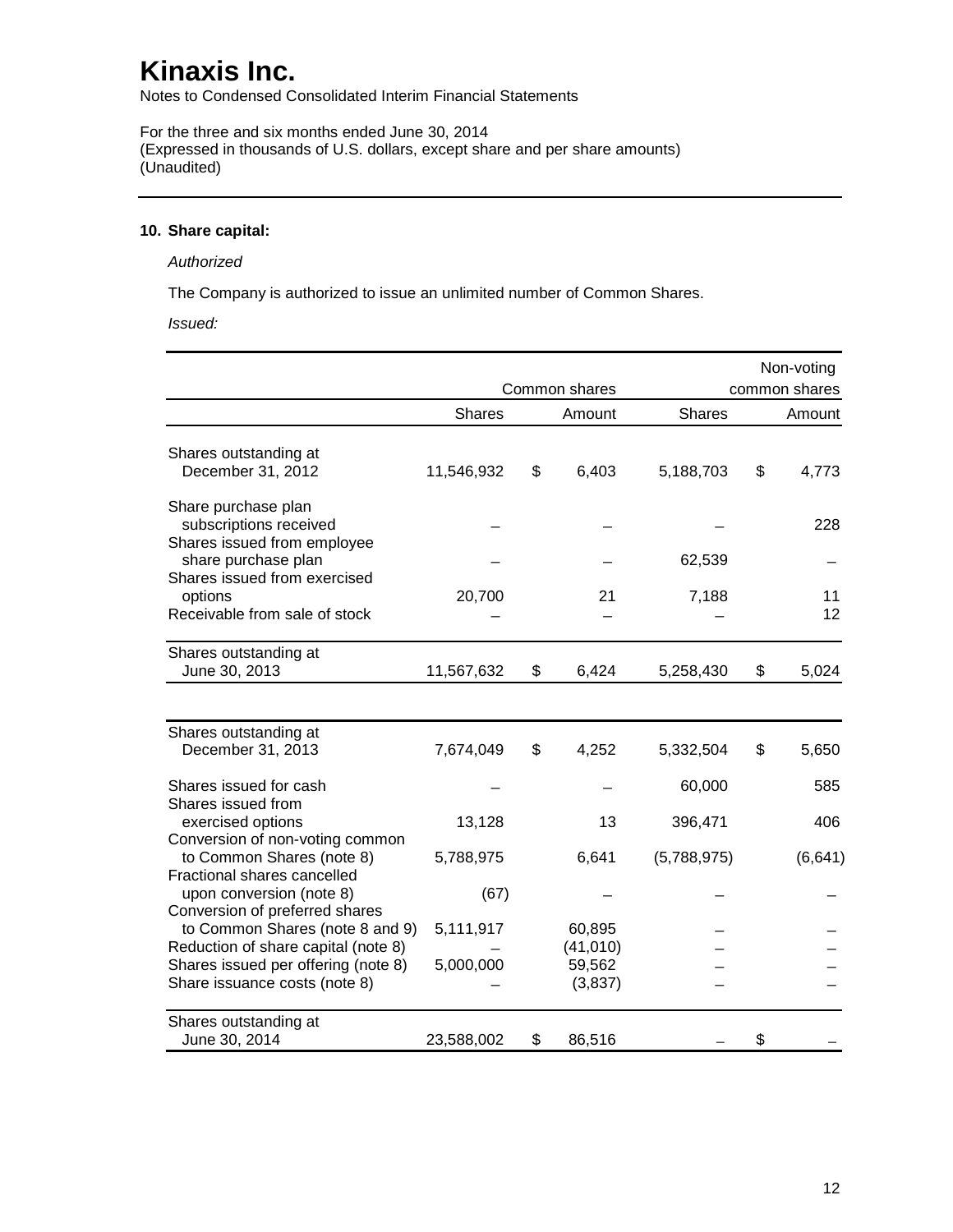Notes to Condensed Consolidated Interim Financial Statements

For the three and six months ended June 30, 2014 (Expressed in thousands of U.S. dollars, except share and per share amounts) (Unaudited)

### **10. Share capital (continued):**

### *Stock option plans*

A summary of the status of the plan is as follows:

|                      | Six months ended |               |             |               | Year ended                      |      |  |  |
|----------------------|------------------|---------------|-------------|---------------|---------------------------------|------|--|--|
|                      |                  | June 30, 2014 |             |               | December 31, 2013               |      |  |  |
|                      |                  |               | Weighted    |               | Weighted<br>average<br>exercise |      |  |  |
|                      |                  |               | average     |               |                                 |      |  |  |
|                      | <b>Shares</b>    |               | exercise    | <b>Shares</b> |                                 |      |  |  |
|                      |                  |               | price - USD |               | price - USD                     |      |  |  |
| Options outstanding, |                  |               |             |               |                                 |      |  |  |
| beginning of period  | 1,945,580        | \$            | 2.21        | 3,253,581     | \$                              | 1.81 |  |  |
| Granted              | 715,000          |               | 9.90        | 280,000       |                                 | 4.05 |  |  |
| Exercised            | (409,599)        |               | 1.02        | (132, 857)    |                                 | 1.23 |  |  |
| Forfeited            | (20,000)         |               | 4.05        | (33, 437)     |                                 | 2.56 |  |  |
| Expired              | (3,000)          |               | 3.20        |               |                                 |      |  |  |
| Tendered (repurchase |                  |               |             |               |                                 |      |  |  |
| program)             |                  |               |             | (1,421,707)   |                                 | 1.75 |  |  |
| Options outstanding, |                  |               |             |               |                                 |      |  |  |
| end of period        | 2,227,981        | \$            | 4.88        | 1,945,580     | \$                              | 2.21 |  |  |
| Options exercisable, |                  |               |             |               |                                 |      |  |  |
| end of period        | 791,017          | \$            | 2.12        | 984,171       | \$                              | 1.62 |  |  |

The following table summarizes information about stock options outstanding at June 30, 2014:

|                                                         | Options outstanding                       |                                                         |                                                |                                      | Options exercisable                            |
|---------------------------------------------------------|-------------------------------------------|---------------------------------------------------------|------------------------------------------------|--------------------------------------|------------------------------------------------|
| Range<br>of exercise<br>prices - USD                    | Number<br>outstanding<br>at 06/30/14      | Weighted<br>average<br>remaining<br>contractual<br>life | Weighted<br>average<br>exercise<br>price - USD | Number<br>exercisable<br>at 06/30/14 | Weighted<br>average<br>exercise<br>price - USD |
| \$1.00 to 1.20<br>1.60 to 3.20<br>6.60 to 9.75<br>11.96 | 221,914<br>1,226,067<br>730,000<br>50,000 | 2.78<br>7.58<br>9.55<br>10.00                           | \$<br>1.06<br>2.55<br>9.47<br>11.96            | 216,367<br>574,650                   | \$<br>1.06<br>2.52                             |
|                                                         | 2,227,981                                 | 7.80                                                    | \$<br>4.88                                     | 791,017                              | \$.<br>2.12                                    |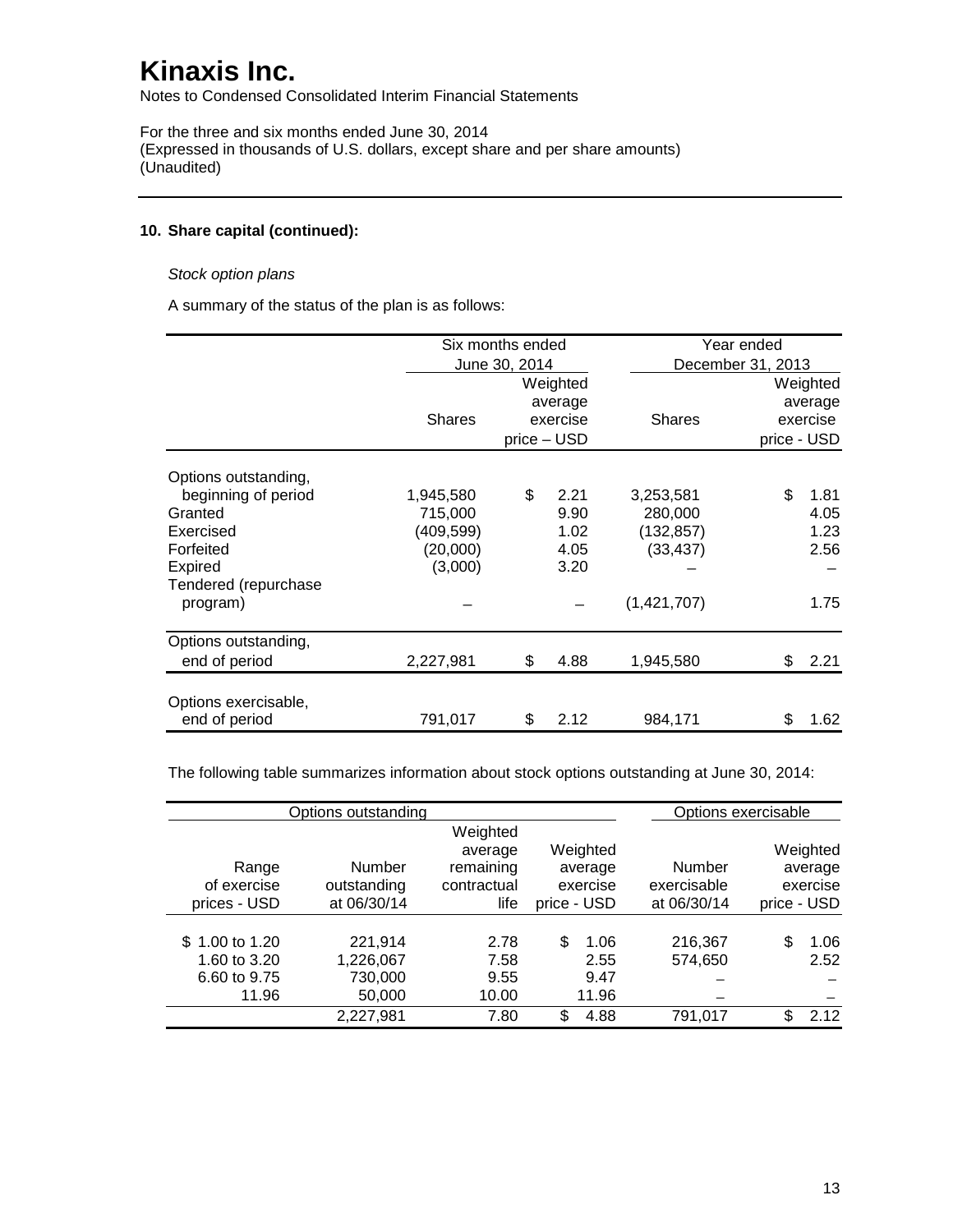Notes to Condensed Consolidated Interim Financial Statements

For the three and six months ended June 30, 2014 (Expressed in thousands of U.S. dollars, except share and per share amounts) (Unaudited)

### **10. Share capital (continued):**

### *Stock option plans (continued)*

At June 30, 2014, there were 485,500 stock options available for grant under the Plan. During the six months ended June 30, 2014, the Company granted 715,000 (December 31, 2013 - 280,000) options and recorded share-based compensation expense for the six months ended June 30, 2014 of \$940 (June 30, 2013 - \$454) related to the vesting of options granted in 2014 and previous years. The per share weighted-average fair value of stock options granted during the six months ended June 30, 2014 was \$5.21 (December 31, 2013 - \$2.02) on the date of grant using the Black Scholes option-pricing model with the following weighted-average assumptions: exercise price is equal to the price of the underlying share, expected dividend yield 0%, risk-free interest rate of 1.92% (2013 – 1.87%), an expected life of 8 years (2013 - 8 years), and estimated volatility of 46% (2013 - 47%). Volatility is estimated by benchmarking to comparable publicly traded companies operating in a similar market segment. The forfeiture rate was estimated at 5% (2013 - 5%).

### *Share Unit Plan*

On May 30, 2014, the Board of Directors adopted a Share Unit Plan to provide long-term incentive compensation to executives, key employees and non-employee directors. Share Units may be granted in the form of Restricted Share Units ("RSU"), Performance Share Units ("PSU") or Deferred Share Units ("DSU"). RSUs vest based on the passage of time, generally in three annual increments, PSUs vest based on performance criteria as determined by the Board of Directors and DSUs do not vest until the participant's termination of service. Each vested share unit entitles the participant to receive one Common Share or its cash equivalent.

At June 30, 2014, there were 670,000 share units available for grant under the Plan. During the six months ended June 30, 2014, the Company granted 80,000 RSUs. Each RSU entitles the participant to receive one Common Share. The RSUs vest based over time in three equal annual tranches. The fair value of the RSUs granted grant was \$11.91 per unit using the fair value of a Common Share at time of grant. The Company recorded share-based compensation expense for the six months ended June 30, 2014 of \$79 related to the vesting of RSUs granted in 2014.

|                            | For the three months<br>ended June 30, |    |      | For the six months<br>ended June 30, |       |   |      |
|----------------------------|----------------------------------------|----|------|--------------------------------------|-------|---|------|
|                            | 2014                                   |    | 2013 |                                      | 2014  |   | 2013 |
| Cost of revenue            | 61                                     | \$ | 10   | S                                    | 103   | S | 22   |
| Selling and marketing      | 164                                    |    | 127  |                                      | 297   |   | 277  |
| Research and development   | 147                                    |    | 12   |                                      | 248   |   | 28   |
| General and administrative | 259                                    |    | 68   |                                      | 371   |   | 127  |
|                            | 631                                    |    | 217  |                                      | 1.019 | S | 454  |

The following table presents the share-based payments expense by function for the three and six months ended June 30: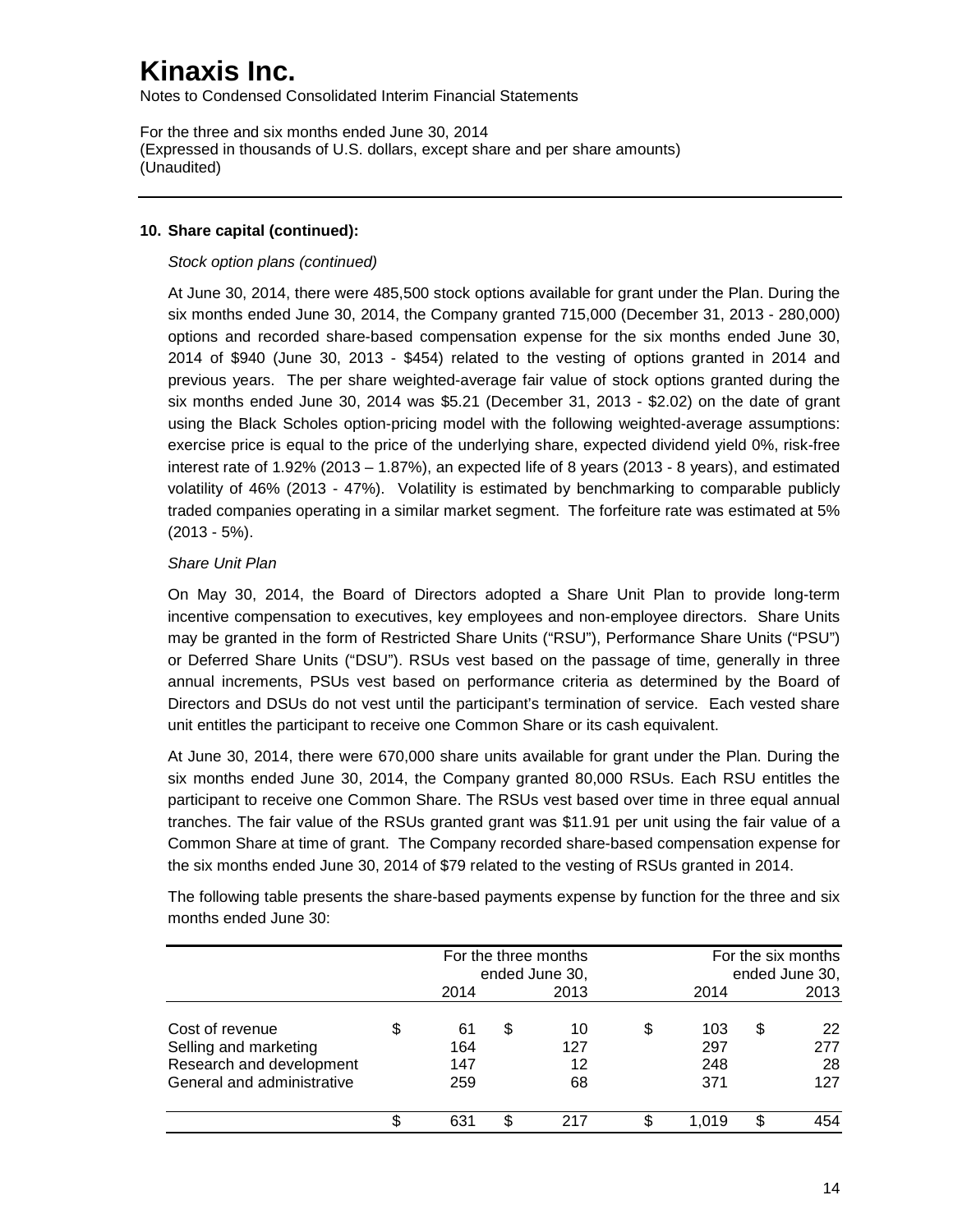Notes to Condensed Consolidated Interim Financial Statements

For the three and six months ended June 30, 2014 (Expressed in thousands of U.S. dollars, except share and per share amounts) (Unaudited)

### **11. Earnings (loss) per share:**

The following table summarizes the calculation of the weighted average number of basic and diluted Common Shares for June 30:

|                                                          |            | For the three months<br>ended June 30, |            | For the six months<br>ended June 30, |
|----------------------------------------------------------|------------|----------------------------------------|------------|--------------------------------------|
|                                                          | 2014       | 2013                                   | 2014       | 2013                                 |
| <b>Issued Common Shares</b>                              |            |                                        |            |                                      |
| at beginning of period                                   | 13,338,358 | 16,825,123                             | 13,006,553 | 16,735,635                           |
| Effect of shares issued for cash                         |            |                                        | 40,442     |                                      |
| Effect of shares issued<br>per offering                  | 1,098,901  |                                        | 552,486    |                                      |
| Effect of preferred shares<br>converted to Common Shares | 1,123,498  |                                        | 564,853    |                                      |
| Effect of fractional shares<br>cancelled upon conversion | (15)       |                                        | (7)        |                                      |
| Effect of shares issued from<br>employee share purchase  |            |                                        |            |                                      |
| plan<br>Effect of shares issued from                     |            |                                        |            | 62,539                               |
| exercise of options                                      | 76,176     | 626                                    | 258,495    | 25,179                               |
| Weighted average number<br>of basic and diluted Common   |            |                                        |            |                                      |
| Shares at June 30                                        | 15,636,918 | 16,825,749                             | 14,422,822 | 16,823,353                           |

Due to loss for the three and six months ended June 30, 2014 and June 30, 2013, all outstanding options and redeemable preferred shares, as applicable, were excluded from the diluted weighted average number of shares because their effect would have been anti-dilutive.

#### **12. Revenue:**

|                                                                  |    | For the three months<br>ended June 30, |    | For the six months<br>ended June 30, |                              |    |                        |
|------------------------------------------------------------------|----|----------------------------------------|----|--------------------------------------|------------------------------|----|------------------------|
|                                                                  |    | 2014                                   |    | 2013                                 | 2014                         |    | 2013                   |
| Subscription<br>Professional services<br>Maintenance and support | \$ | 12,645<br>4,979<br>306                 | \$ | 9,853<br>5,404<br>463                | \$<br>23,965<br>8,980<br>608 | \$ | 18,964<br>9,168<br>914 |
|                                                                  | S  | 17.930                                 | \$ | 15,720                               | 33,553                       | S  | 29,046                 |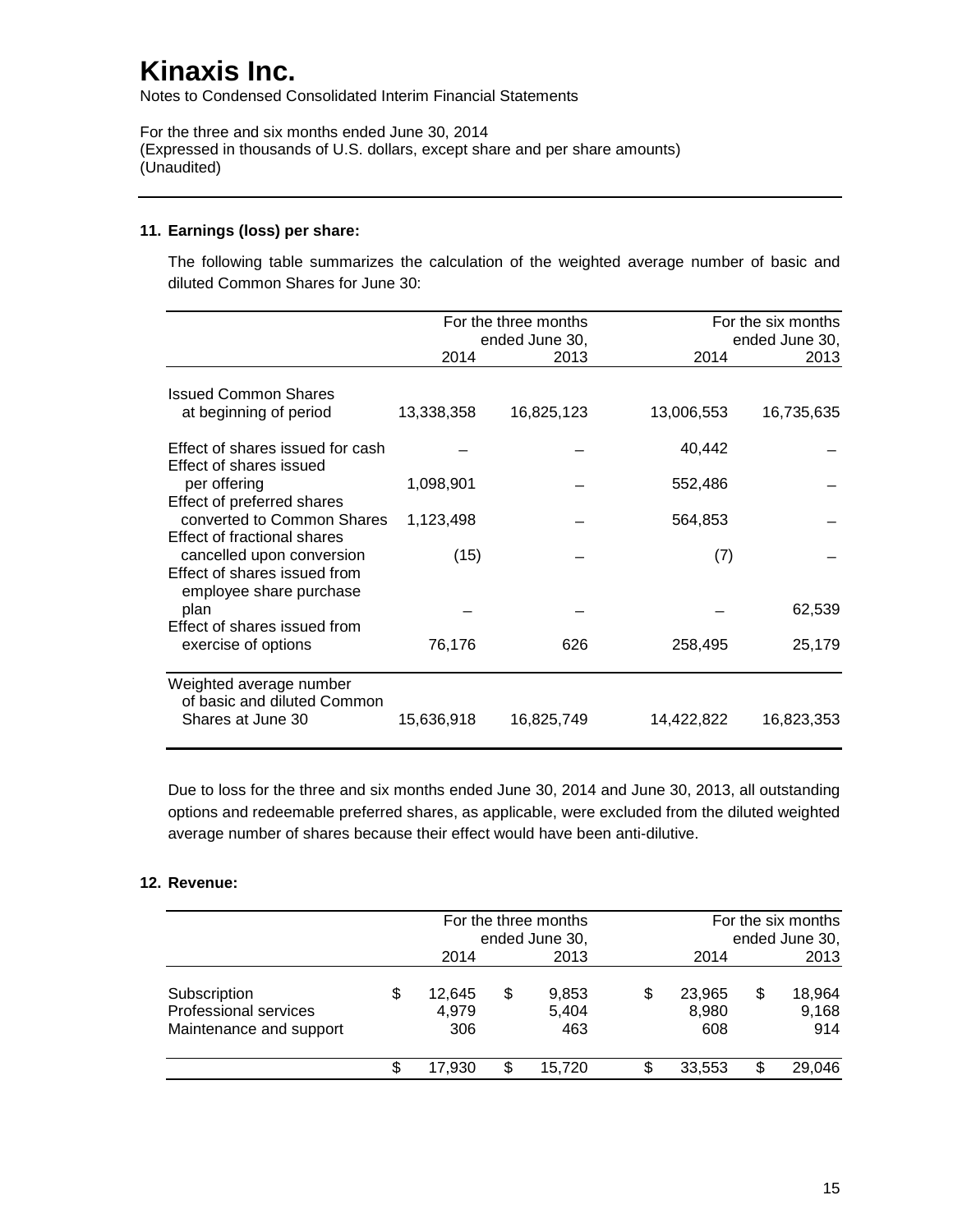Notes to Condensed Consolidated Interim Financial Statements

For the three and six months ended June 30, 2014 (Expressed in thousands of U.S. dollars, except share and per share amounts) (Unaudited)

### **13. Research and development:**

|                                                                |    | For the three months<br>ended June 30, |    | For the six months<br>ended June 30,           |                   |    |       |
|----------------------------------------------------------------|----|----------------------------------------|----|------------------------------------------------|-------------------|----|-------|
|                                                                |    | 2014                                   |    | 2013                                           | 2014              |    | 2013  |
| Research and development<br>expenses<br>Investment tax credits | \$ | 4,008<br>(445)                         | \$ | 2,584<br>7,541<br>\$<br>\$<br>(1,019)<br>(627) | 5,165<br>(1, 173) |    |       |
|                                                                | S  | 3,563                                  | \$ | 1.957                                          | 6.522             | \$ | 3,992 |

### **14. Statement of cash flows:**

Changes in operating assets and liabilities:

| For the six months ended                                                                                                                           |    | 2014                                           |   | 2013                                  |
|----------------------------------------------------------------------------------------------------------------------------------------------------|----|------------------------------------------------|---|---------------------------------------|
| Trade and other receivables<br>Investment tax credits receivable<br>Prepaid expenses<br>Trade payables and accrued liabilities<br>Deferred revenue | \$ | (3,215)<br>(565)<br>(345)<br>(1,340)<br>11,661 | S | 106.<br>(655)<br>(41)<br>1,354<br>714 |
|                                                                                                                                                    | S  | 6.196                                          |   | $+478$                                |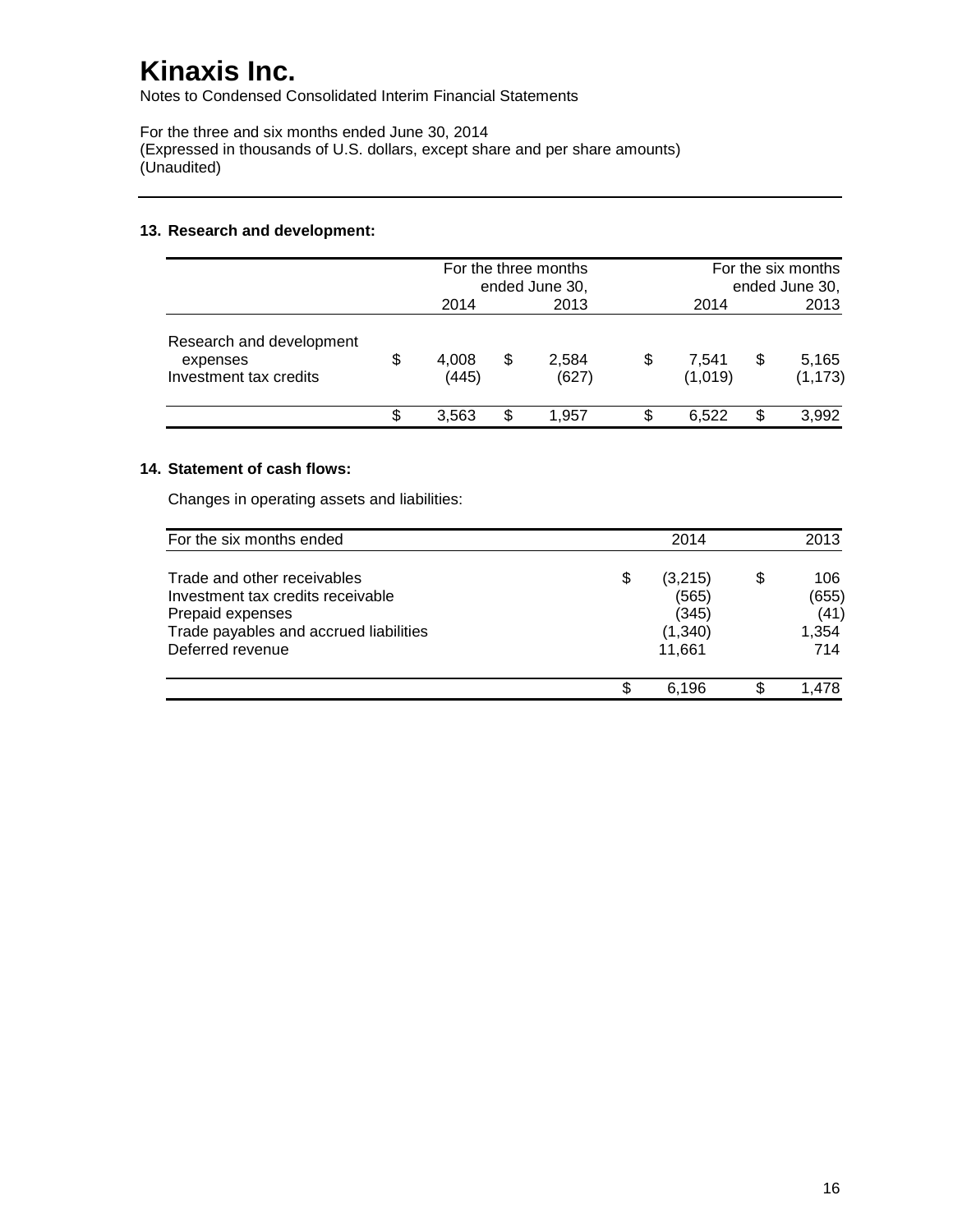Notes to Condensed Consolidated Interim Financial Statements

For the three and six months ended June 30, 2014 (Expressed in thousands of U.S. dollars, except share and per share amounts) (Unaudited)

### **15. Financial instruments:**

Credit risk:

The maximum exposure to credit risk for trade receivables by geographic region was as follows:

|                                                 | June 30,<br>2014            | December 31,<br>2013       |
|-------------------------------------------------|-----------------------------|----------------------------|
| Canada<br><b>United States</b><br>Other foreign | \$<br>501<br>9,878<br>5,086 | \$<br>721<br>10,865<br>539 |
|                                                 | \$<br>15,465                | 12,125                     |

The aging of the trade receivables at the reporting date was as follows:

|                            | June 30,     | December 31, |
|----------------------------|--------------|--------------|
|                            | 2014         | 2013         |
| Current                    | \$<br>12,923 | \$<br>7,449  |
| Past due:<br>$0 - 30$ days | 2,020        | 4,669        |
| $31 - 60$ days             | 359          | 6            |
| Greater than 60 days       | 163          | 1            |
|                            | \$<br>15,465 | \$<br>12,125 |

At June 30, 2014, two customers individually accounted for greater than 10% of total trade receivables outstanding.